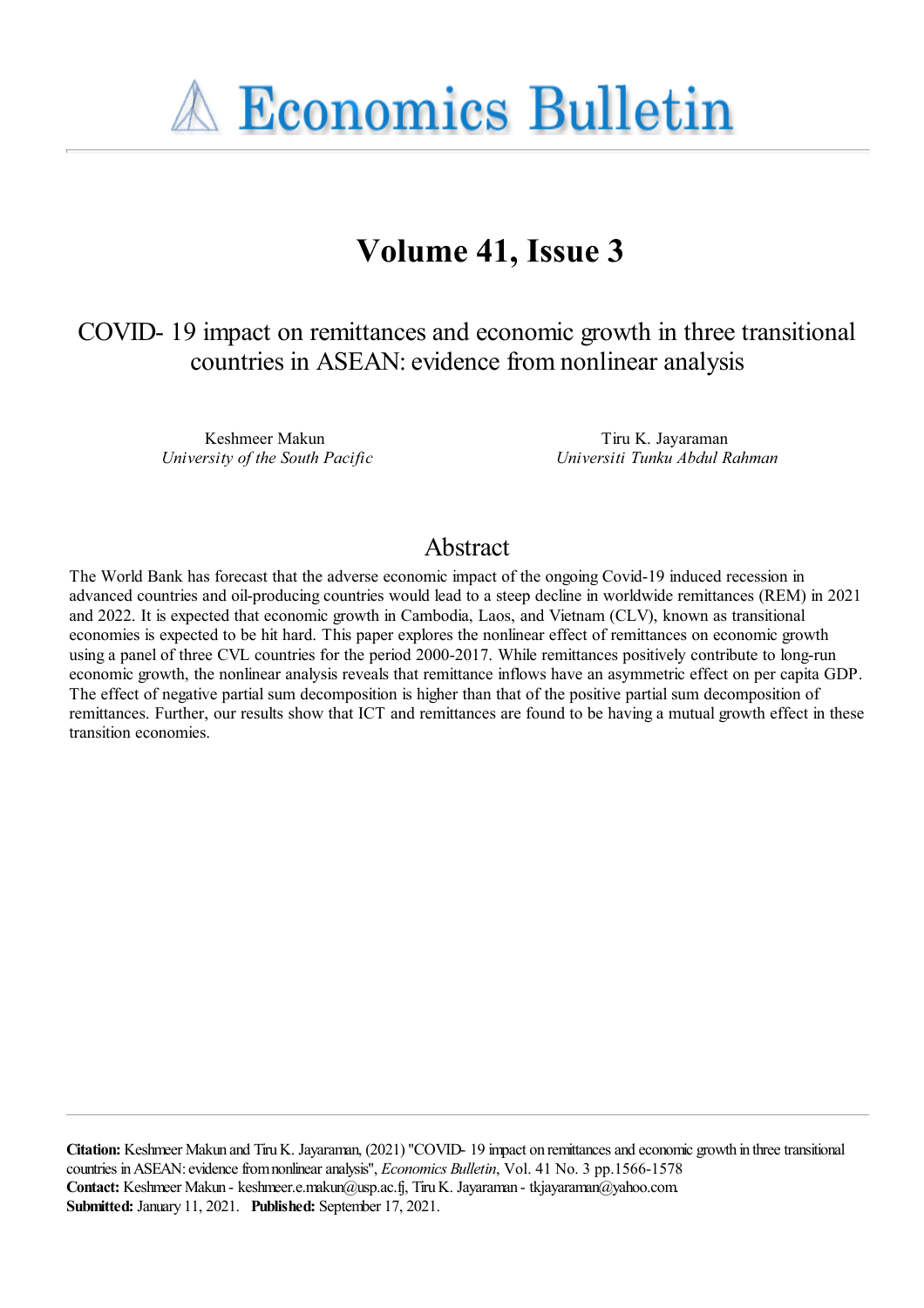## **1. Introduction**

Compared to the decreasing annual inflows of overseas development assistance (ODA) since the late 1990s and fluctuations in foreign direct investment (FDI) inflows to low and lower-middleincome countries (LMICs), remittances inflow was seen steadily increasing until 2019. Following the increasing trends in globalization and international mobility of labor since the New Millennium, citizens as well as residents working overseas transfer funds to their families left behind in their home countries. The REM inflows to the poor households have been substantial support towards poverty mitigation (Adams and Page, 2005). Further, they have been augmenting the foreign exchange reserves of the recipient countries and contributing towards a reduction in current account deficits. The annual global REM flows recorded the highest in 2019 at US\$717 billion. For LMICs, REM inflows were also the highest at US\$ 548 billion in 2019.

With the widespread use of information and communication technology (ICT), REM flows across international borders through formal banking channels have not only become secure but also emerged to be smoother, faster, and less expensive than informal channels. In the absence of access to banking facilities in developing countries, which were only available in urban centers, REM recipient families in rural and remote parts of LMICs were spending their funds on inessential consumption (Giuliano and Ruiz-Arranz, 2009; Mohan and Ray, 2017). The advent of ICT and the rising digitization process with the use of mobile phones and online banking have facilitated the financialization of savings from REM, which is now reflected more in the form of bank deposits. The latter adds to bank reserves and boost lending activities (Makun and Jayaraman, 2020). These eventually lead to the creation of jobs, economic growth, and a rise in per capita incomes.

This paper undertakes an empirical study on remittances and economic growth visa-v ICT of three LMICs countries in Southeast Asia, namely Cambodia, Laos, and Vietnam (CLV). Once centrally planned economic regimes, they switched on to market economic systems (Laos in 1986, Vietnam in 1988, and Cambodia in 1993). All the three, having made some notable progress, though still in a gradual manner and hence known as transitional countries, were admitted in the second half of the 1990s to the ten-member intergovernmental Association of Southeast Asian Nations  $(ASEAN)^1$  (Vietnam in 1995, Laos in 1997, and Cambodia in 1999). The CLV countries are now more open than before with greater mobility of labor within and outside the ASEAN region. Consequently, since the 2000s, they have been receiving substantial amounts of REM from their citizens living and working overseas (see appendix Table A1). Further, they have also adopted ICT in economic activities, including banking and finance, which enabled them to figure in the list of top ten REM recipient countries in the East Asia and Pacific (EAP) region in recent years (see appendix Table A2).

However, prosperity reflected in rising per capita incomes in CLV countries was given a heavy jolt in the first quarter of 2020, as the Covid-19 virus engulfed the world. The pandemicinduced recession began with a fall in economic activities and loss of jobs in advanced

l

<sup>&</sup>lt;sup>1</sup>In the ten-member ASEAN, Singapore and Brunei are two high-income countries, while Malaysia and Thailand are two upper- middle income countries. The other six, namely CLV countries, Indonesia, Myanmar and , Philippines are LMICS, which are dependent on remittances.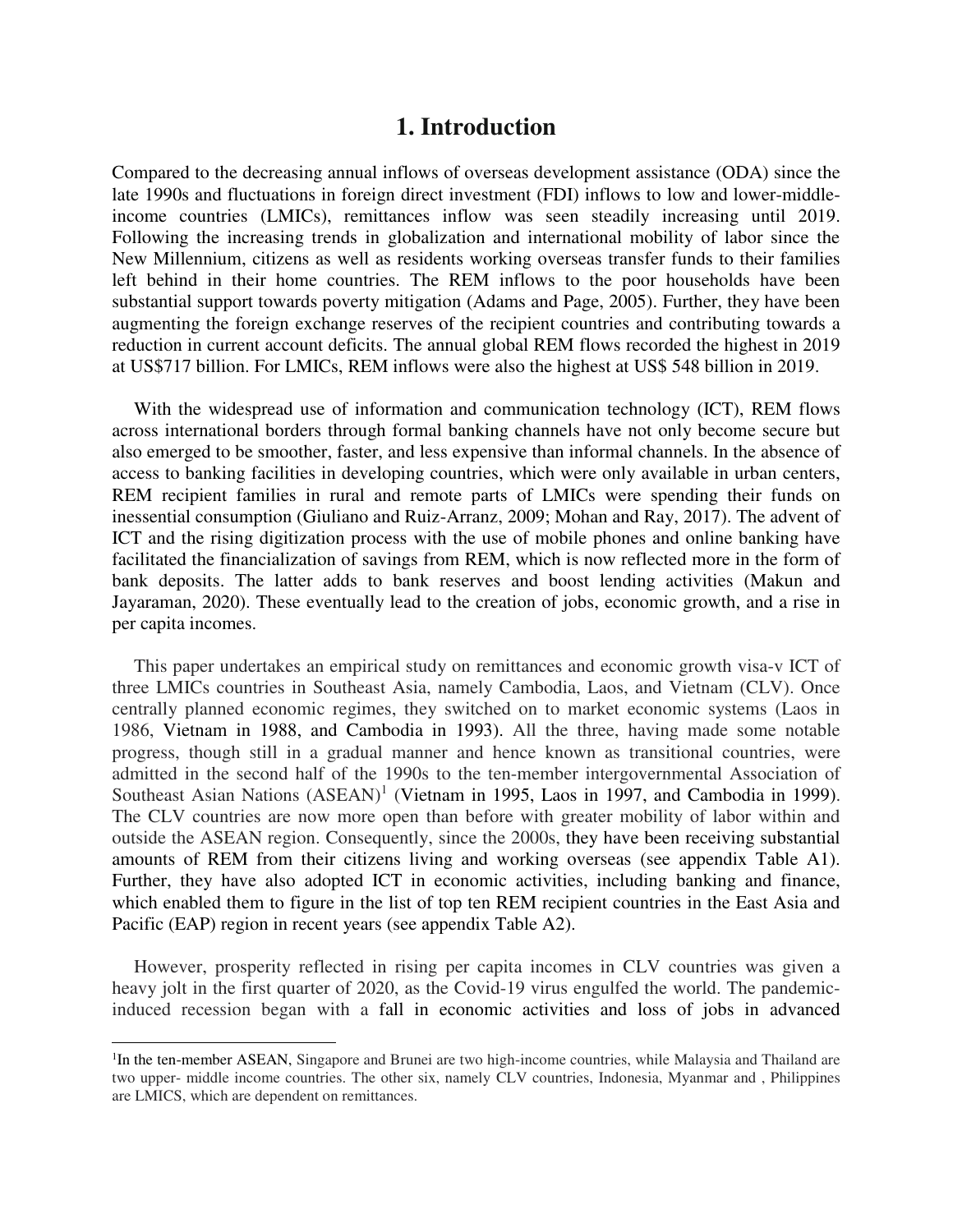economies as well as in oil-producing countries, which play host to migrants from LMICs. The 2020 third-quarter forecast by World Bank (2020) was that global remittances would decrease from US\$717 billion in 2019 to US\$666 billion in 2020 and continue to decline further to US\$619 billion in 2021. It is also projected that the global economic growth rate would be a negative 4.4 percent in 2020. As for the subsequent years, with continuing uncertainties relating to the delivery, storage and quick and effective coverage of the vaccines, IMF (2020) observes that the recovery to pre-pandemic levels would be "a long and difficult ascent".

Although the literature on remittances and growth has been growing (Ratha, 2007; Buch Kuckulenz, 2010; Jayaraman et al., 2012; Kumar, 2012; Brown et al., 2013; Masuduzzaman, 2014; Jawaid and Raza, 2016), REM-growth relationship in CLV countries has not been intensively studied. The present study attempts to fill this gap. In doing so, we contribute to the literature by highlighting the role of ICT as a contingent factor in the REM-growth nexus. Further, we employ the nonlinear autoregressive distributed lagged (NARDL) procedure proposed by Shin et al. (2014) for investigating the existence of an asymmetrical relationship in the REM- growth nexus. The extant literature mostly assumes the symmetric effect of REM on growth. However, with the unfolding crisis related to Covid-19, REM is likely to have a differential impact. The NARDL analysis examines the impact of both positive and negative shocks of REM on economic growth by decomposing them into their partial sums. Our analysis reveals the following relationship between remittances and economic growth: While remittances positively contribute to long-run economic growth there is inherent nonlinearity in the growth effects of remittances. In other words, remittances have an asymmetric effect on economic growth. This is because positive done to economic growth by increasing remittances inflow is not as great as the negative impact of declining remittances. Further, the estimation shows that ICT is a statistically significant factor in the remittances-growth nexus and mutually enhances economic growth.

This paper is organized along the following lines. Section 2 outlines the theoretical framework and data. Section 3 outlines the methodology and estimation technique. Section 4 presents the estimation result and discussion. The last section 5 presents the conclusions with policy implications.

## **2. Theoretical framework and modeling**

#### **2.1. Framework**

To explore the remittances- economic growth nexus, we use the neoclassical economic growth model of Solow (1956). In Solow (1956) framework, the output per capita is expressed as:

$$
y_t = A_t k_t^{\alpha}, \qquad 0 < \alpha < 1 \tag{1}
$$

Where  $y_t$  is output per capita,  $A_t$  is stock of technology and  $k_t$  is stock of capital per capita and  $\alpha$ is share of capital. The model takes that the evolution of technology is given by:

$$
A_t = A_o e^{gt} \tag{2}
$$

Here *<sup>A</sup><sup>o</sup>* is the initial stock of technical expertise and *g* represents the technology growth over time trend *t*. In this study, we include remittances and ICT in the production function. The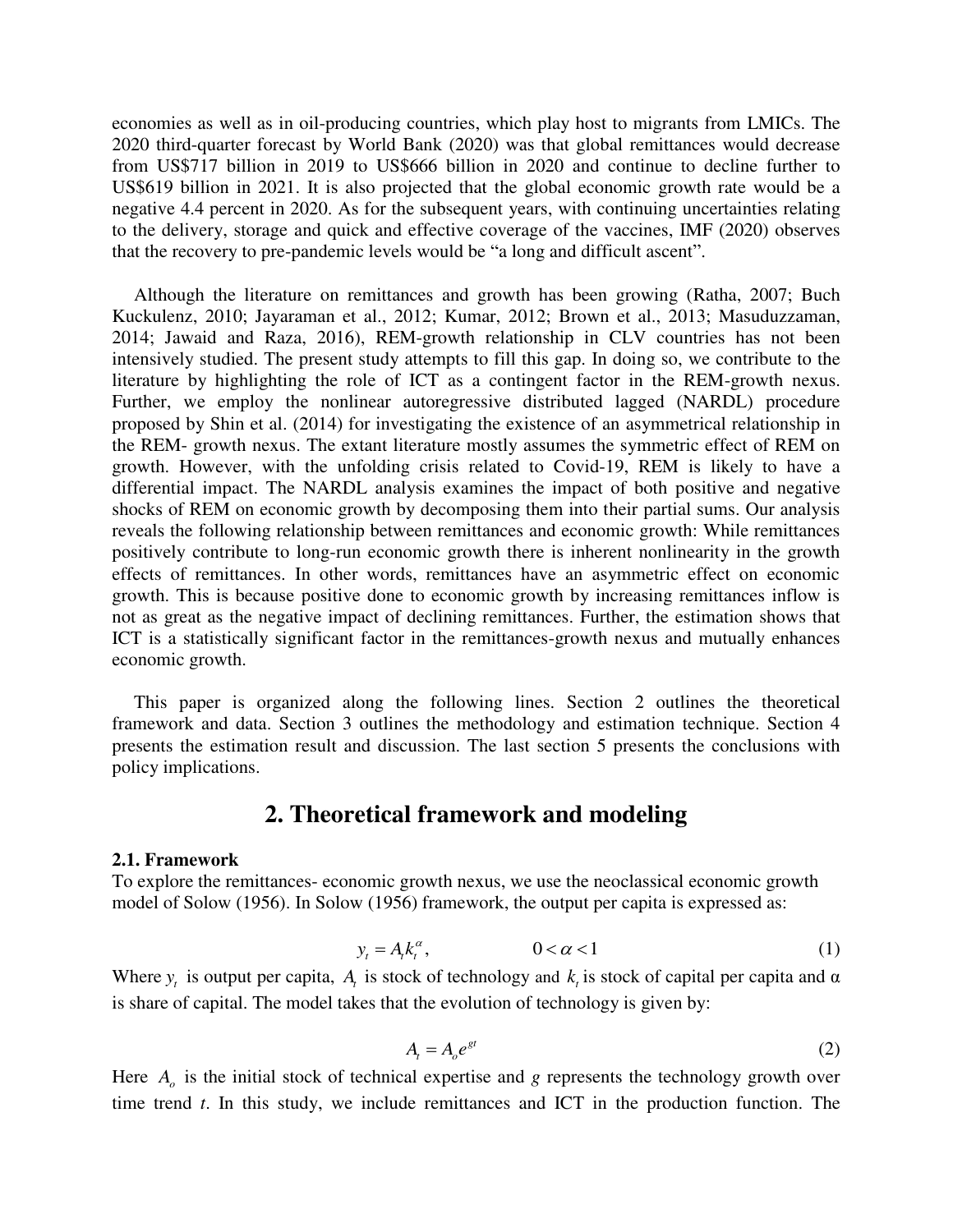addition of remittances as one of the main inputs is consistent with Chiodi (2012) who argues remittances accelerate capital accumulation, and thus economic growth. Studies by Hong (2017) and Neibel (2018) show that ICT also affects economic growth. Therefore we extend the function from Equation (1) as:

$$
y_t = (A_0 e^{gt} REM_t^{\beta_1}, ICT_t^{\beta_2}, ICTREM_t^{\beta_3})k_t^{\alpha_1}
$$
\n(3)

Where *REM* is remittances percent of GDP and *ICT* is represented by mobile subscriptions per 100 inhabitants. We also include the interaction term (*ICTREM*) of *REM* and *ICT*<sup>2</sup> . Taking logs (*l*) and reorganizing Equation (3) leads to Equation (5), which is further transformed into linear and nonlinear panel ARDL regression equations in section three.

$$
ly_t = \alpha_0 + \alpha_1 lk_t + \beta_1 IREM_t + \beta_2 IICT_t + \beta_3 IICTREM_t + \varepsilon_t
$$
\n
$$
\tag{4}
$$

#### **2.2. Data**

l

The study covers the period 2000 to 2017 and employs the data series on annual real GDP per capita (constant US\$), capital stock per capita (in constant US\$), REM as a percent of GDP, and mobile subscriptions per 100 inhabitants, which is a proxy for ICT. The datasets are sourced from *World Development Indicators* (World, Bank, 2019) and *Penn World Tables* (2019). All the variables were transformed into their logs to obtain elasticity estimates. We also subject the variables to the panel unit root tests to address any stationarity issues. Table 1 shows that variables are integrated of the same order.

| Variables                    |                     |                     | Test statistics (probability values) |                  |                          |
|------------------------------|---------------------|---------------------|--------------------------------------|------------------|--------------------------|
| Panel A: In Level            | LLC                 | <b>IPS</b>          | MW(ADF)                              | MW(PP)           | Conclusion               |
| $l$ <i>y</i>                 | $-1.224(0.110)$     | 1.117(0.868)        | 1.680(0.946)                         | 1.918(0.927)     |                          |
| lk                           | 3.366 (0.996)       | 1.116(0.867)        | 1.757(0.941)                         | 10.352(0.111)    | $\overline{\phantom{a}}$ |
| <b>IREM</b>                  | 4.179(0.652)        | $-1.607(0.271)$     | 9.728(0.136)                         | 4.246(0.634)     | $\overline{a}$           |
| $\mu$ CT                     | 1.814(0.935)        | 0.173(0.568)        | 3.606(0.729)                         | 1.814(0.935)     |                          |
| <b>IICTREM</b>               | $-1.481(0.963)$     | 0.045(0.518)        | 4.745(0.576)                         | 5.832 (0.442)    |                          |
| Panel B: In First Difference |                     |                     |                                      |                  |                          |
| Lv                           | $-2.496(0.006)*$    | $-2.133(0.016)$ **  | 14.775 (0.022)**                     | 26.294 (0.000)*  | I(1)                     |
| Lk                           | $-2.106(0.017)$ **  | $-1.424(0.077)$ *** | $11.109(0.085)$ ***                  | $26.913(0.000)*$ | I(1)                     |
| <b>IREM</b>                  | $-5.019(0.000)*$    | $-5.886(0.000)*$    | 37.874 (0.000)*                      | 64.047 (0.000)*  | I(1)                     |
| $\mu$ CT                     | $3.615(0.021)$ **   | $-2.858(0.002)$ *   | $19.313(0.003)*$                     | 50.876 (0.000)*  | I(1)                     |
| <b>IICTREM</b>               | $-1.305(0.093)$ *** | $2.678(0.003)*$     | 18.179 (0.005)*                      | 20.700 (0.002)*  | I(1)                     |

| <b>Table 1: Panel unit root test</b> |
|--------------------------------------|
|--------------------------------------|

Note: LLC and IPS indicate Levin et al. (2002) and Im et al. (2003) panel unit root tests. MW (ADF) and MW (PP) represent Maddala and Wu (1999) Fisher-ADF and Fisher-PP panel unit root tests. The LLC, IPS, MW (ADF), and MW (PP) all inspect the null hypothesis of a unit root. The values in brackets are the probabilities of wrongfully rejecting the true null hypothesis.\*, \*\*, and \*\*\* indicate significance levels at 1%, 5%, and 10% level respectively.

<sup>&</sup>lt;sup>2</sup>The interaction term is test whether ICT and REM are substitute or complementary in supporting economic growth. A significant and positive coefficient would suggest mutual effect while negative result would suggest ICT and REM are substitute. Insignificant outcome will suggest ICT and REM are independent.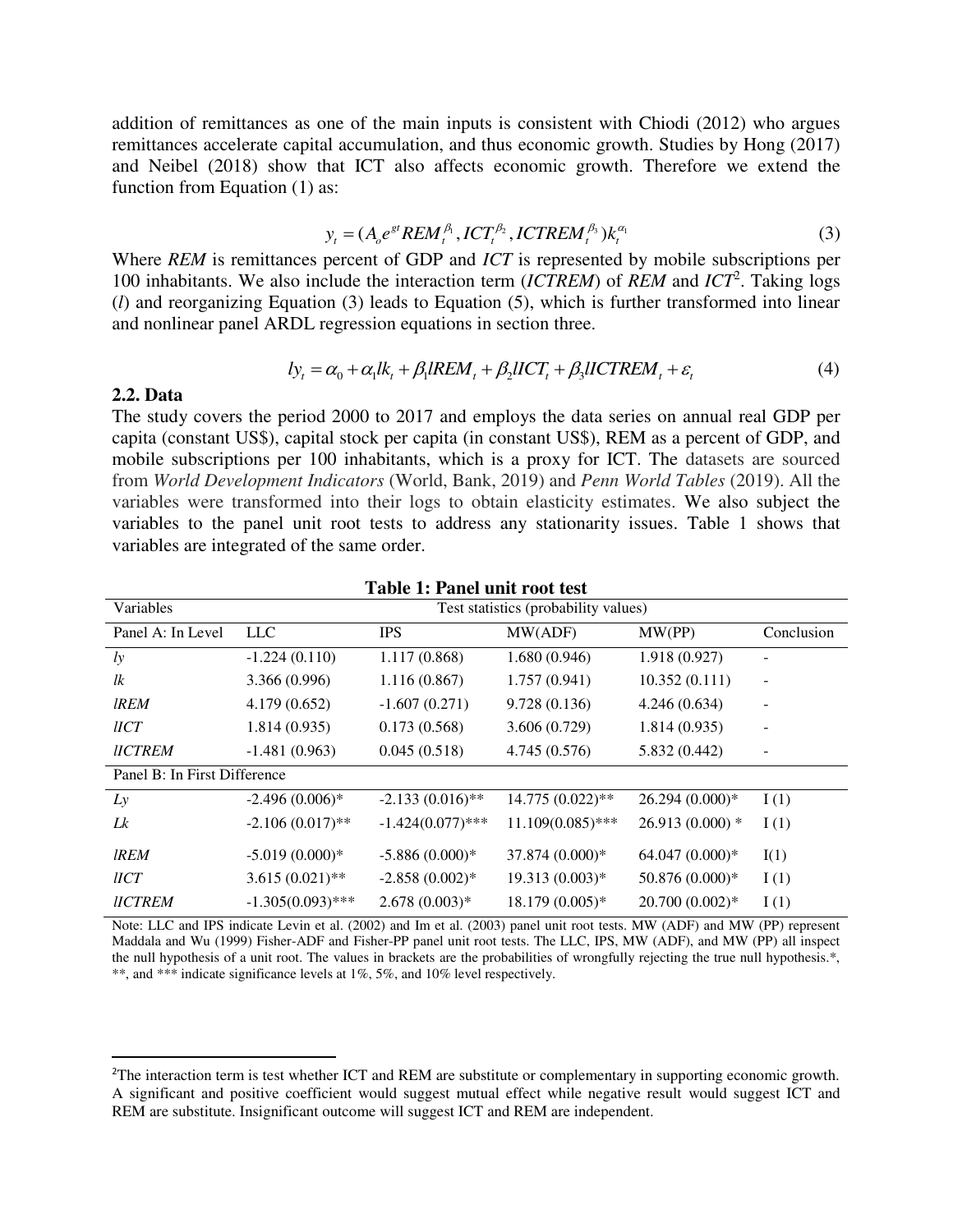#### **3. Model and methodology**

We employ the NARDL model developed by Shin et al. (2014) to explore the asymmetric effects of remittances on the real per capita GDP of CLV countries. The NARDL model is the asymmetric extension of Pesaran et al.'s (2001) linear ARDL model, which is a single long-run cointegration and error correction procedure. The two widely used techniques in the heterogenous panel ARDL estimation procedure are the Pooled Mean Group (PMG) estimator and the Mean Group (MG) estimator (Pesaran et al, 1999). The MG estimator relies on estimating *N* time-series regression and takes the average coefficient (Blackburne and Frank, 2007), whereas the PMG estimator takes the combination of pooling and averaging of coefficients. Nevertheless, to obtain the preferred estimator between the two, the Hausman test is applied. The null hypothesis is that the PGM is an efficient estimator while the alternative hypothesis is that the MG is an efficient estimator. In addition to panel regression analysis, the PMG and MG estimators also estimate the short-run coefficient of individual units.

Given the NARDL model is an asymmetric extension of the linear ARDL model, it is useful to begin by presenting the linear panel ARDL model first. According to Pesaran et al. (2001), the following unrestricted error correction model is written as:

$$
\Delta l y_{it} = \alpha_0 + \alpha_1 l y_{it-1} + \alpha_{2i} l k_{t-1} + \alpha_{3i} l R E M_{t-1} + \alpha_{4i} l I C T_{t-1} + \alpha_{5i} l I C T R E M_{t-1} + \sum_{i=1}^n \beta_{1i} \Delta l y_{it-i}
$$
  
+
$$
\sum_{i=0}^n \beta_{2i} \Delta l k_{it-i} + \sum_{i=0}^n \beta_{3i} \Delta l R E M_{it-i} + \sum_{i=0}^n \beta_{4i} \Delta l I C T_{it-i} + \sum_{i=0}^n \beta_{5i} \Delta l I C T R E M_{it-i} + \mu_i + \varepsilon_{it}
$$
 (6)

Here  $\alpha_0$  is the constant,  $\mu_i$  is the group-specific effect,  $\varepsilon_i$  is the error term,  $\alpha_{1,2,4}$  represents long-run parameters, and  $\beta_{1...4}$  is short-run parameters. *n* indicates optimal lags of variables in difference form which is selected by SIC. Equation (6) can be further re-specified as error correction model as:

$$
\Delta l y_{ii} = \delta \tau_{i} + \sum_{i=1}^{n} \beta_{1i} \Delta l y_{t-i} + \sum_{i=0}^{n} \beta_{2i} \Delta l k_{t-i} + \sum_{i=0}^{n} \beta_{3i} \Delta l R E M_{i} + \sum_{i=0}^{n} \beta_{4i} \Delta l I C T_{i} + \sum_{i=0}^{n} \beta_{5i} \Delta l I C T R E M_{i} + \mu_{i} + \varepsilon_{t}
$$
\n(7)

Where  $\delta \tau_{i-1}$  is the error correction term and  $\delta$  is the adjustment parameter.  $\Delta$  is the difference operator indicating short-run dynamics.

To analyze for the nonlinear panel ARDL, which allows for the asymmetric effect of remittances to real per capita GDP, we consider Equation (6) following Shin et al. (2014). Under this scenario, positive and negative shocks of remittances are examined and their impacts on GDP are not expected to be the same. The asymmetric version of Equation (6) is present below: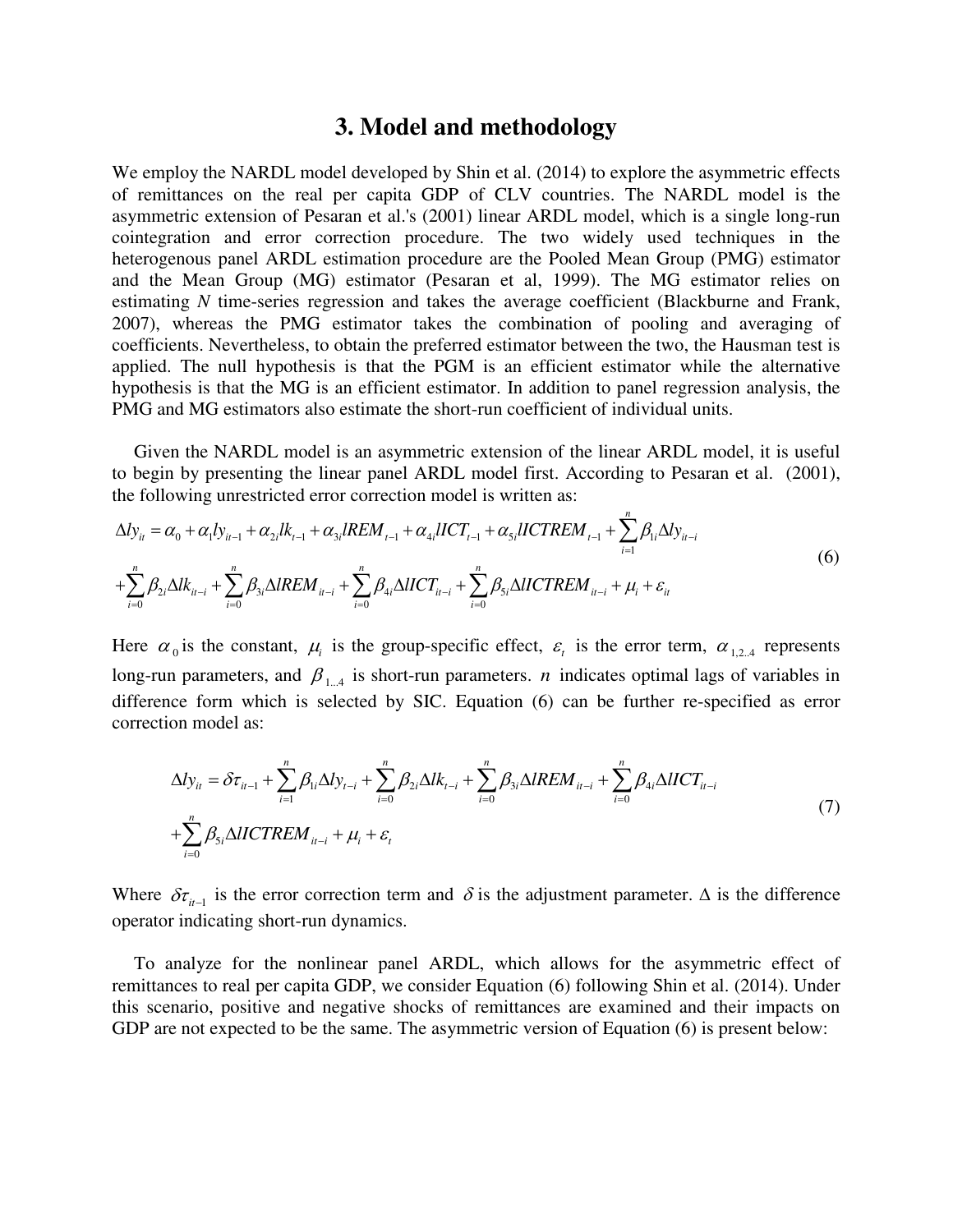$$
\Delta l y_{t} = \alpha_{0i} + \alpha_{1i} l y_{t-1} + \alpha_{2i} l k_{t-1} + \alpha_{3i} l I C T_{t-1} + \alpha_{4i} l I C T R E M_{t-1} + \alpha_{4i}^{+} l R E M_{t}^{+} + \alpha_{4i}^{-} l R E M_{t}^{-} + \sum_{i=1}^{n} \beta_{1i} \Delta l y_{t-i}
$$
\n
$$
+ \sum_{i=0}^{n} \beta_{2i} \Delta l k_{t-i} + \sum_{i=0}^{n} \beta_{3i} \Delta l I C T_{t-i} + \sum_{i=0}^{n} \beta_{4i} \Delta l I C T R E M_{t-i} + \sum_{i=0}^{n} \beta_{4i}^{+} \Delta l R E M_{t-i}^{+} + \sum_{i=0}^{n} \beta_{4i}^{-} \Delta l R E M_{t-i}^{-} + \mu_{i} + \varepsilon_{t}
$$
\n(8)

Where  $lREM_t^+$  and  $lREM_t^-$  are the positive and negative partial sum decomposition computed as  $\overline{t}$ ,  $\overline{t}$ ,  $\overline{t}$ ,  $\overline{t}$  $max(\triangle IREM_{t}0)$ *<sup>n</sup> <sup>n</sup> <sup>t</sup> <sup>t</sup> <sup>t</sup>*  $t=1$  t  $lREM_t^+ = \sum \Delta lREM_t^+ = \sum \max(\Delta lREM_t^+)$  $\sum_{t=1} \Delta IREM_t^+ = \sum_{t=1} \max(\Delta IREM_t, 0)$  and  $IREM_t^- = \sum_{t=1} \Delta IREM_t^- = \sum_{t=1} \min(\Delta IREM_t, 0)$  $min(\triangle IREM_{t}0)$ *<sup>n</sup> <sup>n</sup> <sup>t</sup> <sup>t</sup> <sup>t</sup>*  $t=1$  t  $lREM_t^- = \sum \Delta lREM_t^- = \sum \min(\Delta lREM_t^-)$  $=\sum_{t=1}\Delta IREM_t^{-}=\sum_{t=1}\min(\Delta IREM_t,0).$ Where  $lREM_t = lREM_0 + lREM_t^+ + lREM_t^-$ . The elasticity coefficient of  $lREM_t^+$  and  $lREM_t^-$  is computed as:  $\eta^+ = -\frac{\alpha_4}{4}$ 1 *i i*  $\eta^* = -\frac{\alpha}{\alpha}$  $\eta^+ = -\frac{\alpha_{4i}^+}{4}$  and  $\eta^- = -\frac{\alpha_4^-}{4}$ 1 *i i*  $\eta^{-}=-\frac{\alpha}{\alpha}$  $^{-} = -\frac{\alpha_{4i}^{-}}{2}$ .

The error correction representation of Equation (8) yields the following:

$$
\Delta l y_{t} = \rho \zeta_{it-1} + \sum_{i=1}^{n} \beta_{ii} \Delta l y_{t-i} + \sum_{i=0}^{n} \beta_{2i} \Delta l k_{t-i} + \sum_{i=0}^{n} \beta_{3i} \Delta l I C T_{t-i} + \sum_{i=0}^{n} \beta_{4i} \Delta l I C T R E M_{t-i} + \sum_{i=0}^{n} \beta_{4i}^{+} \Delta l R E M_{t-i}^{+}
$$
\n
$$
+ \sum_{i=0}^{n} \beta_{4i}^{-} \Delta l R E M_{t-i}^{-} + \mu_{i} + \varepsilon_{t}
$$
\n(9)

The error correction term ( $\rho_{\mathcal{S}_{it-1}}$ ) estimates the equilibrium asymmetric relationship in the specified model and the associated parameter ( $\rho$ ) captures the adjustment speed after shock. The short-run positive and negative changes in remittances are captured by  $\beta_{4i}^+$  and  $\beta_{4i}^$ respectively. To test for the long run and short run symmetry, the standard Wald test is applied. The null hypothesis  $(H_{null}: \eta^+ = \eta^-)$  for long-run symmetry is tested against the alternative hypothesis  $(H_{at} : \eta^+ \neq \eta^-)$ . Similarly, the short-run symmetry of remittances is tested by evaluating the null hypothesis (  $\sum_{i} \beta_{4i}^{\;\,+} = \sum_{i} \beta_{4i}^{\;\,-}$ 0  $i=0$ *<sup>n</sup> <sup>n</sup>*  $i$   $\sim$   $\mu_{4i}$ *i* =0 *i*  $\beta_{4i}^{\;\;+} = \sum \beta_{4i}^{\;\;-}$  $\sum_{i=0} \beta_{4i}^{\;\;+} = \sum_{i=0} \beta_{4i}^{\;\;-}$  ).

### **4. Results and discussion**

We first carry out the cointegration test to check for the long-run equilibrium relationship between the variables. We use Pedroni's panel cointegration test, which is based on the null hypothesis of no cointegration. Pedroni's test has four statistics: panel (group) ADF, panel (group) PP, panel (group) -rho, and panel –v statistics. Panel test within dimension and group statistics is between dimensions. Table 2 reports the cointegration test result. The result shows evidence of an equilibrium long-run cointegration among the series. Excerpt for Panel-v and group-PP, all the test statistics discard the null proposition, implying variables are cointegrated.

In the next step, we estimate the relationship. First, we estimate the linear ARDL model (6). Both, the PMG and MG estimators are used and afterward the results from the estimates are subjected to the Hausman test. The result of the Hausman test is reported in Table 3. Our results indicate the null hypothesis cannot be rejected and that the PMG estimator is the efficient estimator for modeling remittances-growth nexus in our case. Hence, the results of the only ideal estimator are reported and discussed in this paper.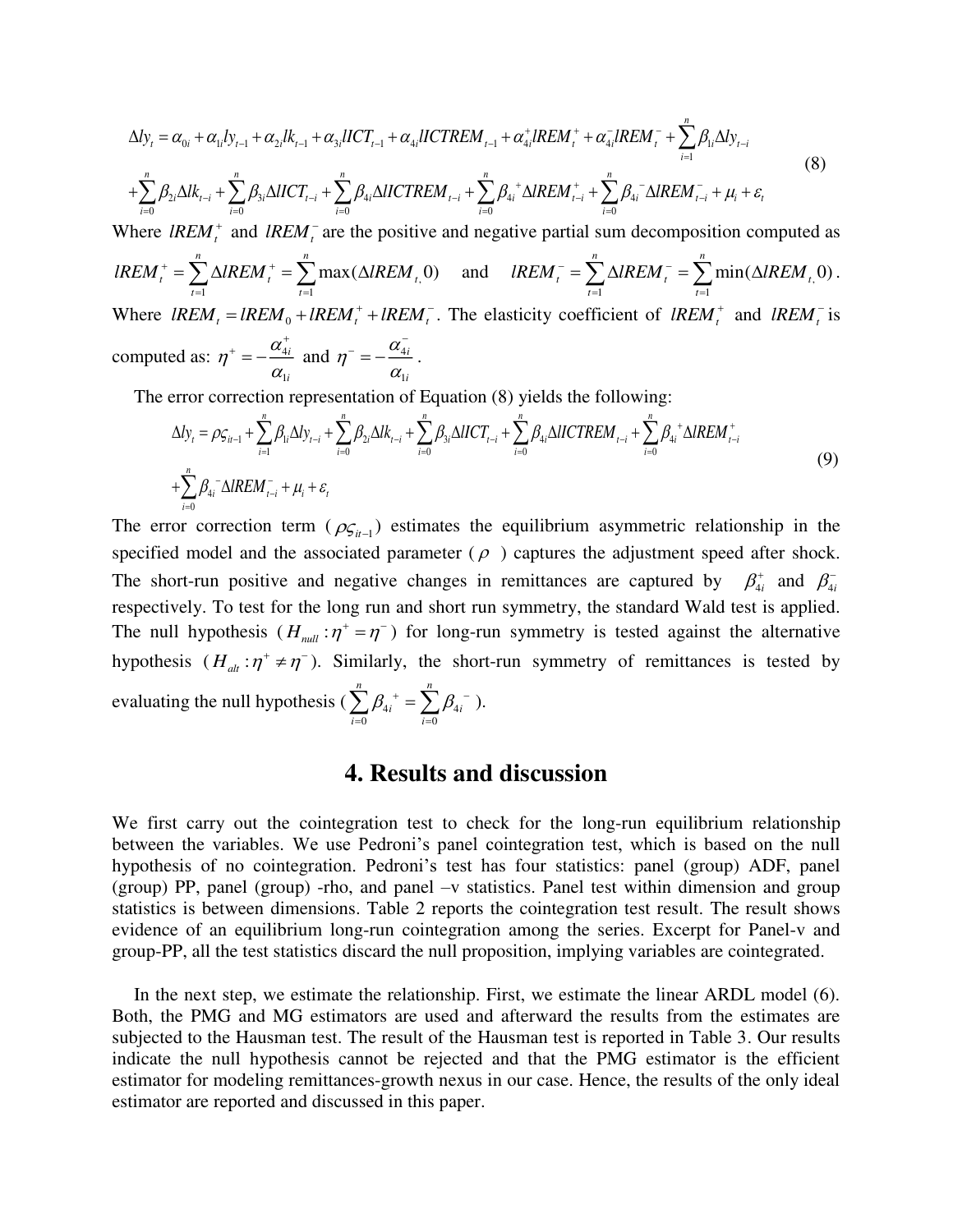|         | . .                |                      |
|---------|--------------------|----------------------|
|         | Cointegration test | Statistics (p-value) |
| Pedroni | Panel-v            | 0.332(0.369)         |
|         | Panel-rho          | $3.671(0.025)$ **    |
|         | Panel-PP           | $2.072(0.063)$ ***   |
|         | Panel-ADF          | 8.748 (0.000)*       |
|         | Group-rho          | 14.599 (0.000)*      |
|         | Group-PP           | 1.073(0.858)         |
|         | Group-ADF          | $-1.389(0.082)$ ***  |

**Table 2: Cointegration Test** 

Note: Schwarz information criterion is used in lag selection. The estimation includes intercept and trend.

The linear model using the linear measure of remittances is estimated as a benchmark, and long-run and short-run dynamics are examined. In the long run, the share of the capital stock (*lk*) is 0.56, implying that a unit increase in capital stock per capita, ceteris paribus, leads to a 0.56 percent increase in real per capita GDP. The effect of remittances (*lREM)* which is of particular interest to this paper is found to be positive. The elasticity estimates are statistically significant both in the long run and short run. The result indicates that a one percent increase in remittances causes about a 0.014 percent increase in real GDP per capita on average in the long run while the effect is about half in the short run. This result is consistent with the findings of Jongwanich (2007) and Kumar et al. (2014).

| Table 5: Linear panel ARDL esumation    |             |                |           |  |  |  |  |
|-----------------------------------------|-------------|----------------|-----------|--|--|--|--|
| Variables                               | Coefficient | Standard error | P-value   |  |  |  |  |
| lk                                      | 0.565       | 0.016          | $0.000*$  |  |  |  |  |
| <i><b>IREM</b></i>                      | 0.014       | 0.006          | $0.053**$ |  |  |  |  |
| $\mathit{UCT}$                          | 0.023       | 0.016          | $0.001*$  |  |  |  |  |
| <b>ICTREM</b>                           | 0.015       | 0.003          | $0.000*$  |  |  |  |  |
| $\Delta lk$                             | 0.124       | 0.024          | $0.000*$  |  |  |  |  |
| $\triangle$ <i>IREM</i>                 | 0.006       | 0.002          | $0.001*$  |  |  |  |  |
| $\triangle IICT$                        | 0.039       | 0.047          | 0.412     |  |  |  |  |
| <b>AICTREM</b>                          | 0.031       | 0.015          | $0.049**$ |  |  |  |  |
| Constant                                | 1.034       | 0.007          | $0.005*$  |  |  |  |  |
| $\wedge$                                | $-0.738$    | 0.022          | $0.000*$  |  |  |  |  |
| $\tau_{t-1}$                            |             |                |           |  |  |  |  |
| Hausman test                            | 0.157       |                |           |  |  |  |  |
|                                         | (0.226)     |                |           |  |  |  |  |
| Log-likelihood                          | 251.183     |                |           |  |  |  |  |
| No. of Obsv                             | 52          |                |           |  |  |  |  |
| Error correction terms for each country |             |                |           |  |  |  |  |
| Cambodia                                | $-0.395$    | 0.0069         | $0.000*$  |  |  |  |  |
| Laos                                    | $-0.141$    | 0.0004         | $0.000*$  |  |  |  |  |
| Vietnam                                 | $-0.321$    | 0.0063         | $0.000*$  |  |  |  |  |

**Table 3: Linear panel ARDL estimation** 

Note: \*, \*\* and \*\*\* indicate statistical significance at 1%, 5% and 10% respectively. The probability value for the Hausman test is in the brackets*.*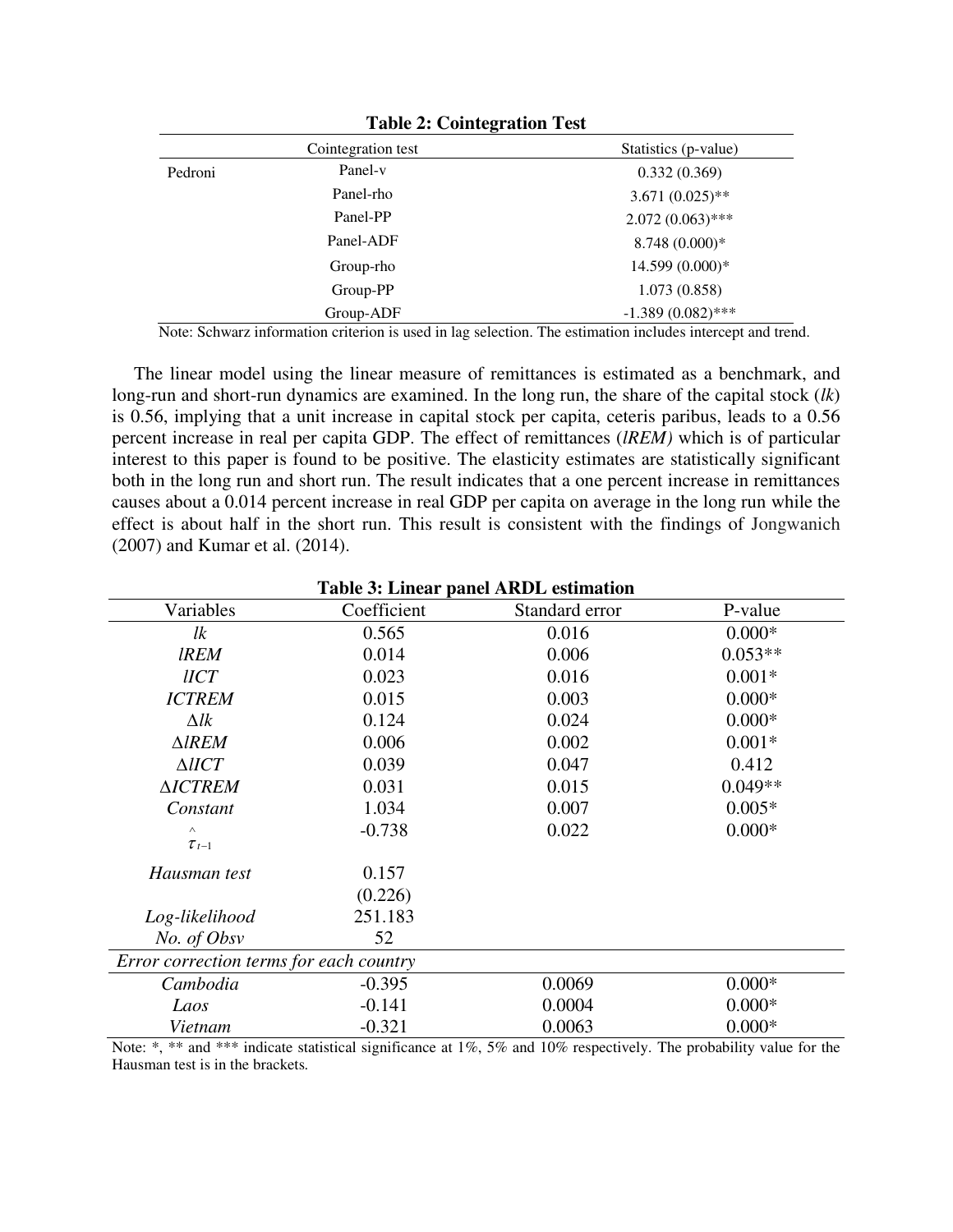Further, the ICT indicator is found to be positively associated with real GDP per capita in the long run. The elasticity coefficient of ICT is 0.02 percent, consistent with Hong (2017) and Neibel (2018). The usage of ICT including mobile technology has substantially increased in CLV economies and with positive spillovers to it reduces cost and boosts productivity contributing to economic growth and development. The interaction term is positive and statistically significant suggesting a complementary effect of ICT and REM on economic growth in CLV countries.

We now turn to the results of the NARDL model to examine the asymmetrical relationship between REM and growth in per capita income. The use of the nonlinear ARDL model is based on the notion of both positive and negative changes in REM and these changes may differ. First, we test the long-run and short-run asymmetries. Table 4 shows the results of the Wald test for long and short-run symmetry. The asymmetric Wald test rejects the null hypothesis of long and short-run symmetry because estimated probability values of F-statistics are significant at a one percent level for the panel of CLV countries. Based on the Wald test statistics for long and shortrun symmetry, the results of the estimated nonlinear model are reported in Table 5.

| Table 4: Asymmetric effect Wald test |                  |                  |  |  |  |  |
|--------------------------------------|------------------|------------------|--|--|--|--|
| Null hypothesis                      | Long run         | Short-run        |  |  |  |  |
| Remittances have symmetric           | $X^2(1) = 3.474$ | $X^2(1) = 4.241$ |  |  |  |  |
| effect on real per capita GDP        | $(0.000)*$       | $(0.001)*$       |  |  |  |  |

Note: \* represent statistical significance at 1% level.

The long-run asymmetric parameters (*lREM*<sup>+</sup> and *lREM*<sup>-</sup>) capture the asymmetric effect of remittances inflow on economic growth. The coefficients 0.11 and 0.24 are associated with positive (*lREM*<sup>+</sup>) and negative (*lREM*<sup>-</sup>) partial sum decomposition, respectively. The positive coefficient of remittances explains that a 1 percent increase in remittances inflow leads to an increase in real per capita GDP by 0.11 percent whereas the negative decomposition implies that a 1 percent decrease in remittances inflow results in a decrease in per capita real GDP to decrease by 0.24 percent. This differential effect implies the asymmetric effect of remittances on economic growth. The result shows the impact of negative  $(lREM<sub>i</sub><sup>-</sup>)$  partial sum decomposition is much greater in magnitude than that of positive  $(lREM_t^+)$  partial sum decomposition for these transitioning economies. In other words, a decline in remittances inflow is relatively more harmful than a similar size increase in remittances inflow. The effect of other conditioning variables, such as capital stock ICT, and interaction term have expected positive signs and are also statistically significant in the long run.

Similarly, in the short run, we find a statistically significant effect of positive ( $lREM_t^+$ ) and negative change ( $lREM_t^-$ ) in remittances-inflow, with negative change having a large adverse effect on growth. Based on these findings, it is clear that the per capita GD, which is our indicator for economic growth of the CLV countries is statistically dependent on remittance inflows.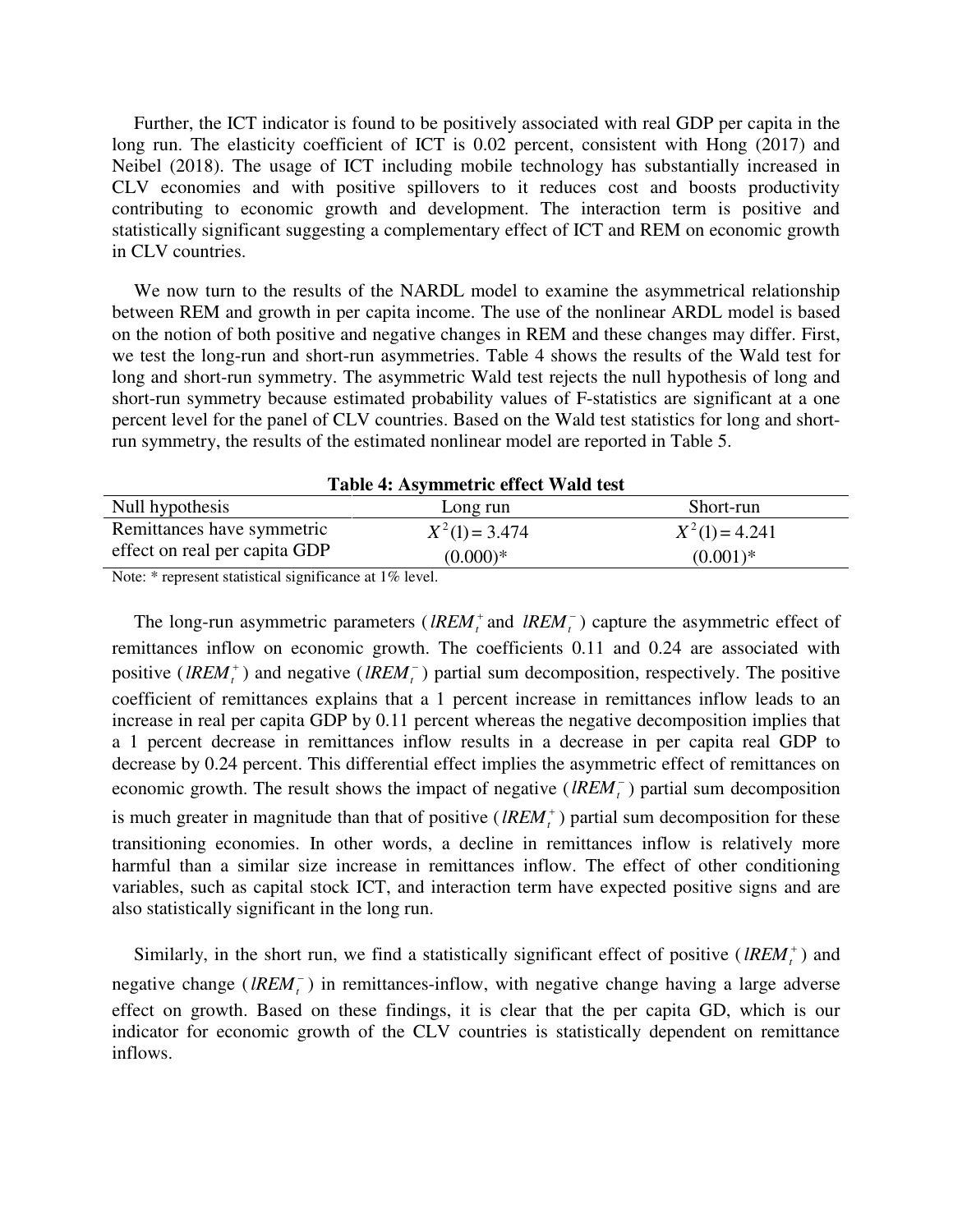| <b>Table 5: Non-linear panel ARDL estimation</b> |             |                |            |  |  |  |  |
|--------------------------------------------------|-------------|----------------|------------|--|--|--|--|
| Variables                                        | Coefficient | Standard error | P-value    |  |  |  |  |
| lk                                               | 0.489       | 0.253          | $0.067***$ |  |  |  |  |
| $lREM_t^+$                                       | 0.113       | 0.059          | $0.068***$ |  |  |  |  |
| $lREM^{-}$                                       | 0.241       | 0.081          | $0.007*$   |  |  |  |  |
| $l ICT$                                          | 0.049       | 0.003          | $0.000*$   |  |  |  |  |
| <b>ICTREM</b>                                    | 0.016       | 0.004          | $0.001*$   |  |  |  |  |
| $\Delta lk$                                      | 0.439       | 0.304          | 0.167      |  |  |  |  |
| $\triangle$ lREM <sup>+</sup>                    | 0.024       | 0.006          | $0.001*$   |  |  |  |  |
| $\triangle$ lREM $^{-}_{c}$                      | 0.078       | 0.009          | $0.000*$   |  |  |  |  |
| $\triangle IICT$                                 | 0.022       | 0.041          | 0.591      |  |  |  |  |
| <b>AICTREM</b>                                   | 0.049       | 0.028          | $0.092***$ |  |  |  |  |
| Constant                                         | 0.962       | 0.0059         | $0.000*$   |  |  |  |  |
| $\wedge$                                         | $-0.248$    | 0.126          | $0.063***$ |  |  |  |  |
| $\mathcal{F}_{t-1}$                              |             |                |            |  |  |  |  |
| Hausman test                                     | 0.959       |                |            |  |  |  |  |
|                                                  | (0.302)     |                |            |  |  |  |  |
| Log-likelihood                                   | 251.183     |                |            |  |  |  |  |
| No. of Obsv                                      | 52          |                |            |  |  |  |  |
| Error correction term for each country           |             |                |            |  |  |  |  |
| Cambodia                                         | $-0.485$    | 0.005          | $0.000*$   |  |  |  |  |
| Laos                                             | $-0.156$    | 0.001          | $0.000*$   |  |  |  |  |
| Vietnam                                          | $-0.201$    | 0.004          | $0.000*$   |  |  |  |  |

Note: \*, \*\* and \*\*\* indicate statistical significance at 1%, 5% and 10% respectively. "+" and "-" denote positive and negative partial sums respectively. The probability value for the Hausman test is in the brackets*.* 

The error correction term (ECT) coefficients for the two panels are negative and statistically significant ( $\hat{\tau}_{t-1}$  =-0.73 for the linear panel and  $\hat{\zeta}_{t-1}$  $\hat{\zeta}_{t-1}$ =-0.24 for the non-linear panel). The errorcorrecting speed for these transitioning countries is higher in the linear setting. For instance, any shock to the linear model will be adjusted by about 73 percent, and the system converging to the long run in about 1.3 years, while for the nonlinear model the adjustment is about 24 percent and long-run convergence to equilibrium will take about 4 years. Besides this PMG estimator also gives the individual country groups error model. In Tables 1 and 3, the error correction coefficient of each country in each panel is shown. From these ordered error correction estimates, all the countries have a negative and statistically significant coefficient, implying that there is a long-run cointegration relationship. The overall speed of adjustment is fastest in Cambodia followed by Vietnam and Laos.

To account for differences in the three transition countries and to see whether there is a country difference in growth effects of remittances, we use heterogeneous regressions for each country by applying the times series process (see appendix Table A3). Overall, the estimates of times series provide evidence the remittances contribute to long-run economic growth. The impact is about 0.47, 0.109, and 0.05 percent for a percent increase in REM in the long run for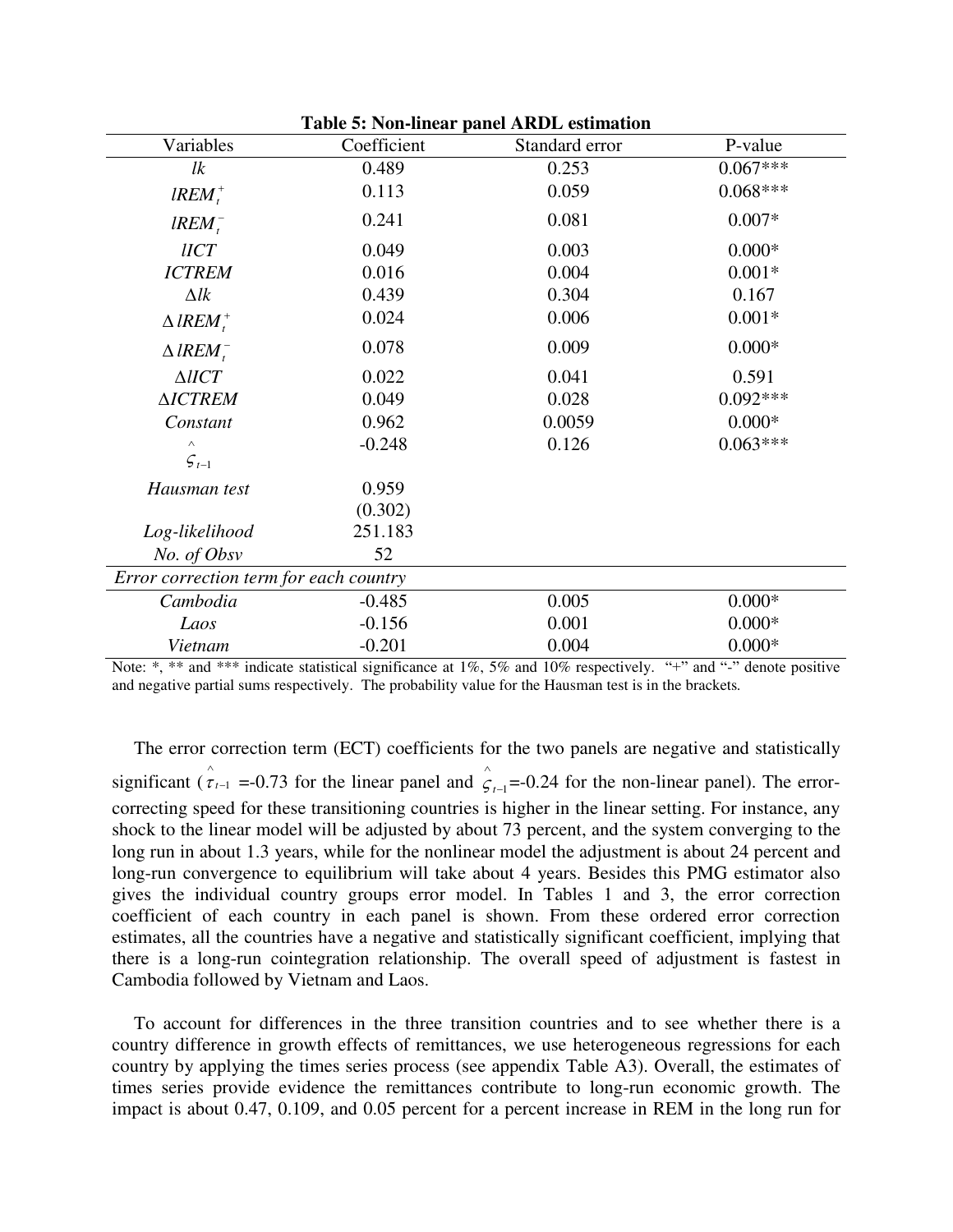Cambodia, Laos, and Vietnam, respectively. The effect of interaction terms of ICT and REM remains positive and significant. The nonlinear analysis also provides support for the asymmetric effect of remittances on economic growth in country-wise analysis. Excerpt for Laos, all the transition countries have larger negative partial sum effect of remittances.

## **5. Conclusion and policy implications**

This study investigates the impact of REM inflows on economic growth in three transitional economies in the ASEAN region. Besides modeling the linear panel ARDL model, we account for the asymmetric nature of the relationship, by formulating a nonlinear panel ARDL model following the time series panel data framework of Shin et al. (2014), which is similar to the nonstationary heterogenous panel model without asymmetries. The linear model results reveal that REM inflows have a statistically significant and positive effect on real per capita GDP. ICT and remittances are found to be having a mutual growth effect in these transition economies. Our result based on a nonlinear model reveals that the economic growth of the three countries responds asymmetrically to changes in REM inflows. Although, an increase in inward REM has a positive impact on economic growth and a decrease in REM harms economic growth, the magnitude of negative partial sum decomposition of REM is much larger than the magnitude of the positive partial sum effect of REM.

From the policy perspective, our results highlight that the CLV countries are vulnerable to fluctuations in REM, particularly the negative shock in REM flows. In the context of the current economic crisis unleashed by Covid-19, the CLV countries would face challenges in regards to maintaining REM inflows and/or reducing dependency on REM inflows. It is vital that productive use of REM such as investment in human capital and small-medium enterprise development is encouraged and appropriate social safety net policies are pursued. It is also crucial to invest in ICT including access, education, and training, which will not only facilitate formal channels of remitting foreign resources and reduce cost but link recipients to mainstream formal economy activity.

#### **References**

- Adams Jr, R. H and Page, J. (2005) "Do international migration and remittances reduce poverty in developing countries?" *World Development* **33**(10), 1645-1669.
- Brown, R. P., Carmignani, F., and Fayad, G. (2013) "Migrants' remittances and financial development: Macro‐and micro‐level evidence of a perverse relationship" *The World Economy* **36**(5), 636-660.
- Buch, C. M., and Kuckulenz, A. (2010) "Worker remittances and capital flows to developing countries" *International Migration* **48**(5), 89-117.
- Blackburne III, E. F., and Frank, M. W. (2007) "Estimation of nonstationary heterogeneous panels" *The Stata Journal* **7**(2), 197-208.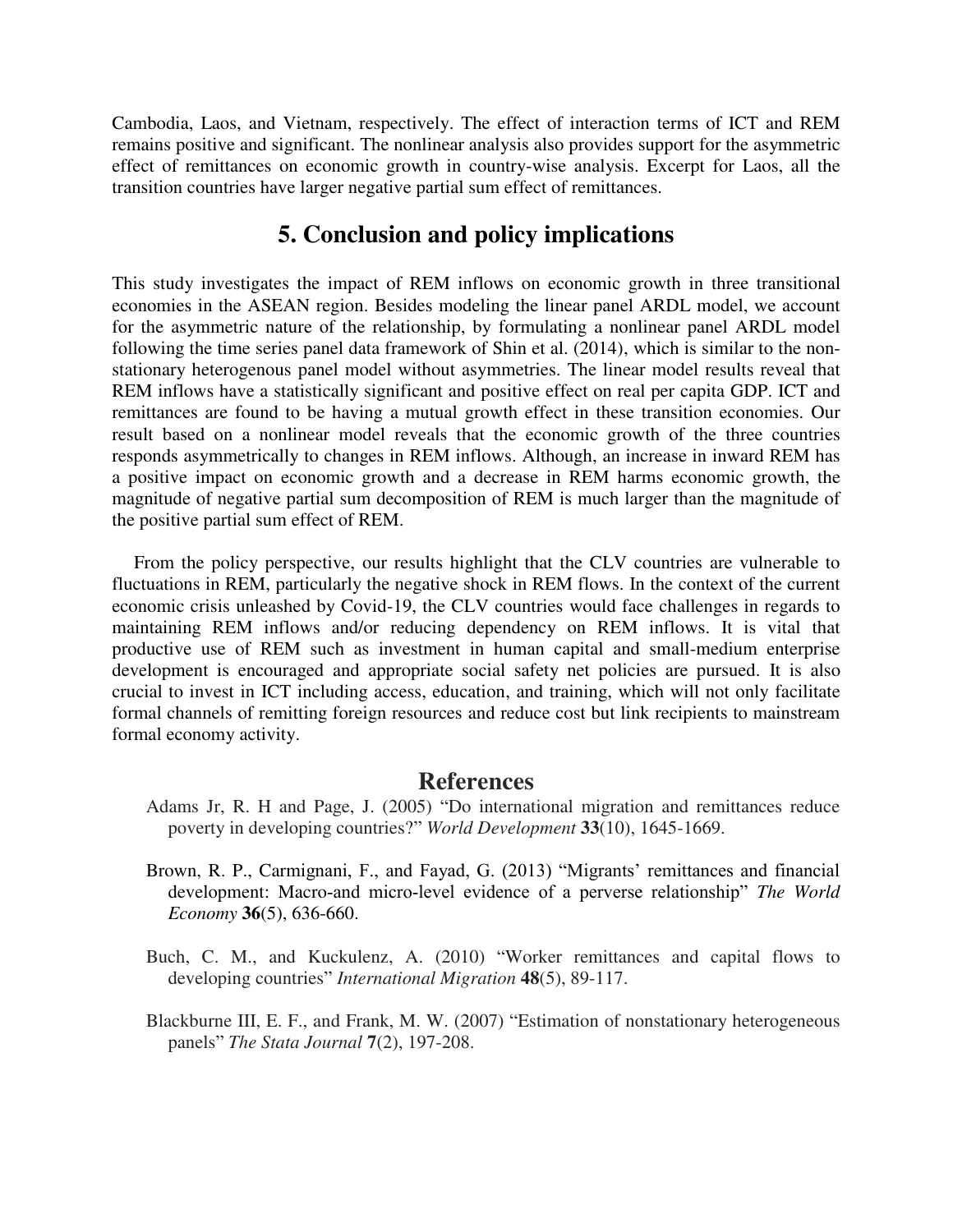- Chiodi, V., Jaimovich, E., and Montes-Rojas, G. (2012) "Migration, remittances and capital accumulation: Evidence from rural Mexico" *Journal of Development Studies* **48**(8), 1139-1155.
- Giuliano, P. and Ruiz-Arranz, M. (2009) "Remittances, Financial Development and Growth" *Journal of Development Economics* 90(1),144-52.
- Hong, J. P. (2017) "Causal relationship between ICT R&D investment and economic growth in Korea" *Technological Forecasting and Social Change* **116**, 70-75.
- International Monetary Fund. (2020) "World Economic Outlook, October 2020: A Long and Difficult Ascent" [https://www.imf.org/en/Publications/WEO/Issues/2020/09/30/world-economic](https://www.imf.org/en/Publications/WEO/Issues/2020/09/30/world-economic-outlook-october-2020)[outlook-october-2020\)](https://www.imf.org/en/Publications/WEO/Issues/2020/09/30/world-economic-outlook-october-2020), accessed on Dec 15, 2020.
- Jawaid, S. T. and Raza, S. A. (2016) "Effects of workers' remittances and its volatility on economic growth in South Asia" *International Migration* **54**(2), 50-68.
- Jongwanich, J. (2007) "Workers' remittances, economic growth and poverty in developing Asia and the Pacific countries" (No. WP/07/01). United Nations Economic and Social Commission for Asia and the Pacific (ESCAP).
- Kumar, R. R., and Vu, H. T. T. (2014) « Exploring the nexus between ICT, remittances and economic growth: A study of Vietnam" *Journal of Southeast Asian Economies* **31**(1),104-120.
- Kumar, R. R. (2012) "Exploring the interactive effects of remittances, financial development and ICT in Sub-Saharan Africa: an ARDL bounds approach" *African Journal of Economic and Sustainable Development* **1**(3), 214-242.
- Makun, K., and Jayaraman, T.K (2020) "Role of ICT as a contingency factor in financial sector development, remittances and economic growth nexus: An empirical study of Indonesia" *Buletin Ekonomi Moneter Dan Perbankan* **23**(3), 365 - 388.
- Masuduzzaman, M. (2014) "Workers' remittance inflow, financial development and economic growth: A study on Bangladesh" *International Journal of Economics and Finance* **6**(8), 247-267.
- Niebel, T. (2018). "ICT and economic growth–Comparing developing, emerging and developed countries" *World Development 104*, 197-211.
- Pesaran, M. H., Shin, Y., and Smith, R. J. (2001) "Bounds testing approaches to the analysis of level relationships" *Journal of Applied Econometrics* **16**(3), 289-326.
- Pesaran, M. H., Shin, Y., and Smith, R. P. (1999) "Pooled mean group estimation of dynamic heterogeneous panels" *Journal of the American Statistical Association* **94**(446), 621-634.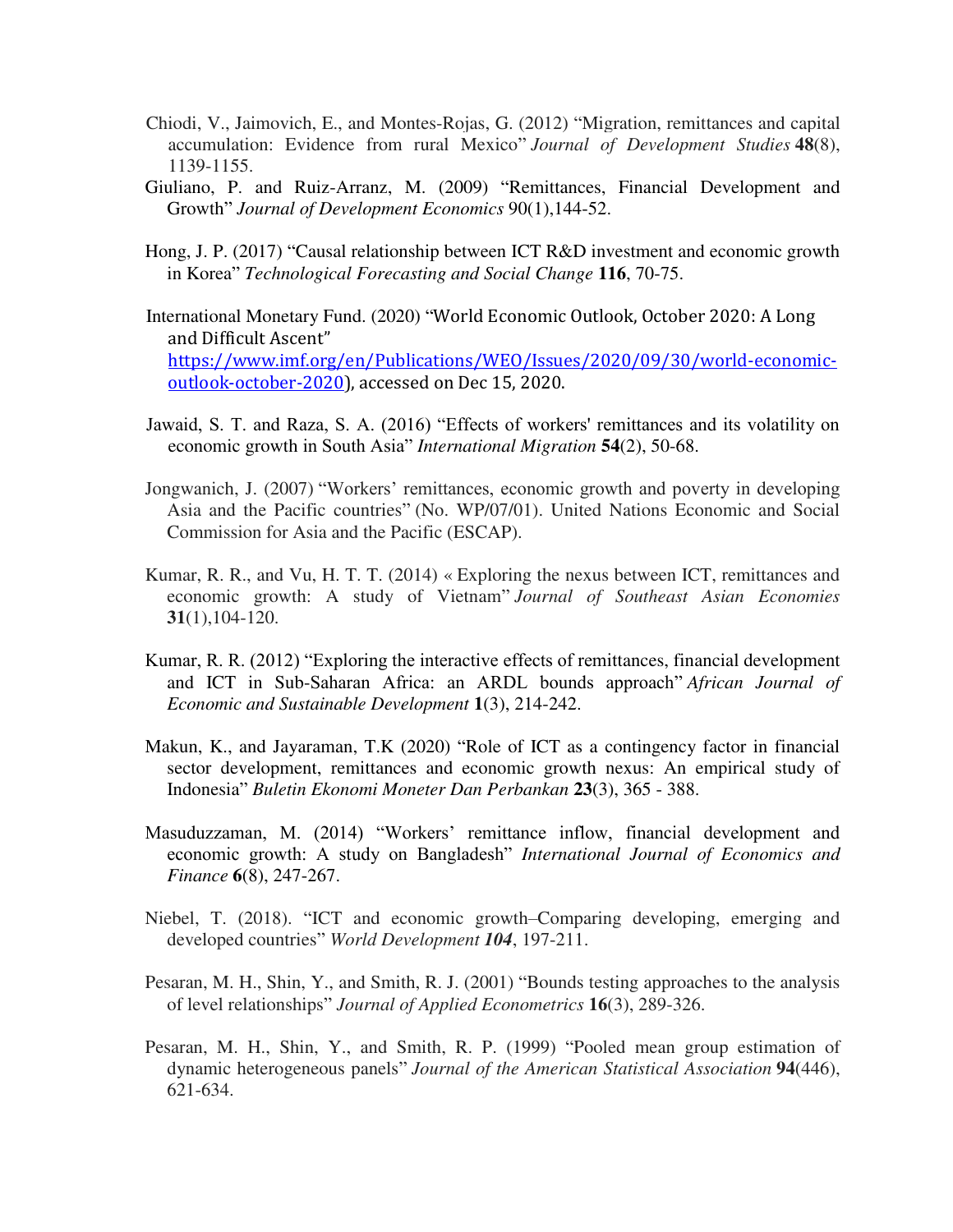Ratha, D. (2007) "Leveraging remittances for development" *Policy Brief 3*(11).

- Shin, Y., Yu, B., and Greenwood-Nimmo, M. (2014) "Modelling asymmetric cointegration and dynamic multipliers in a nonlinear ARDL framework" In *Festschrift in honor of Peter Schmidt* (pp. 281-314). Springer, New York, NY.
- Solow.R (1956) "A Contribution to the Theory of Economic Growth" *The Quarterly Journal of Economics* **70**(1): 65-94
- World Bank Group (2018) "Migration and remittances: recent developments and outlook, Migration and Development Brief 30" World Bank, Washington, DC, April.
- World Bank (2019) "World Development Indicators" Washington, D.C.: World Bank, Retrieved on May 27, 2019, from [https://databank.worldbank.org/data/reports.aspx?source=world-development-indicators#](https://databank.worldbank.org/data/reports.aspx?source=world-development-indicators)
- World Bank (2020) 2020 "Year in Review: The impact of COVID-19" [https://blogs.worldbank.org/voices/2020-year-review-impact-covid-19-12-charts,](https://blogs.worldbank.org/voices/2020-year-review-impact-covid-19-12-charts) accessed on Dec 20, 2020.

| <b>APPENDIX</b> |
|-----------------|
|-----------------|

| Cambodia                          | 2000   | 2005   | 2015   | 2016   | 2017   | 2018    |
|-----------------------------------|--------|--------|--------|--------|--------|---------|
| Area (sq.km)                      | 176520 | 176520 | 176520 | 176520 | 176520 | 176520  |
| Population (million)              | 12.5   | 13.3   | 15.1   | 15.2   | 15.4   | 15.6    |
| Real GDP growth $(\%)$            | 10.7   | 13.2   | 7.0    | 7.0    | 7.0    | 7.4     |
| Per capita real GDP (US\$)        | 431.2  | 613.1  | 1024.6 | 1079.6 | 1137.8 | 1205.0  |
| Structure (% of GDP)              |        |        |        |        |        |         |
| Agriculture                       | 37.8   | 32.4   | 28.2   | 26.3   | 24.9   | 23.5    |
| Industry                          | 23     | 26.4   | 29.4   | 31.3   | 32.8   | 34.4    |
| Services (% of GDP)               | 39.1   | 41.2   | 42.3   | 42.4   | 42.3   | 42.1    |
| Exports (% of GDP)                | 38.1   | 46.2   | 51.7   | 51.3   | 50.6   | 52.8    |
| Imports (% of GDP)                | 52.8   | 62.3   | 73.6   | 70.5   | 69.9   | 76.5    |
| Current A/C balance (% of<br>GDP) | $-3.7$ | $-4.8$ | $-8.6$ | $-8.5$ | $-8.1$ | $-12.1$ |
| Tourism earnings (% of GDP)       | 9.3    | 14.7   | 18.9   | 17.4   | 18.1   | 19.6    |
| FDI (% of GDP)                    | 3.2    | 6      | 10.1   | 12.3   | 12.6   | 13.1    |
| Remittances (% of GDP)            | 2.8    | 2.6    | 6.6    | 6      | 5.8    | 5.8     |
| Laos                              | 2000   | 2005   | 2015   | 2016   | 2017   | 2018    |
| Area (sq.km)                      | 230800 | 230800 | 230800 | 230800 | 230800 | 230800  |
| Population (million)              | 5.09   | 5.62   | 6.49   | 6.59   | 6.68   | 6.78    |
| Real GDP growth $(\%)$            | 5.7    | 7.1    | 7.2    | 7.0    | 6.8    | 6.2     |
| Per capita real GDP (US\$)        | 672.8  | 842.9  | 1538.8 | 1621.7 | 1706.7 | 1785.5  |
| Structure $(\%$ of GDP)           |        |        |        |        |        |         |

**Table A1: Country key indicators**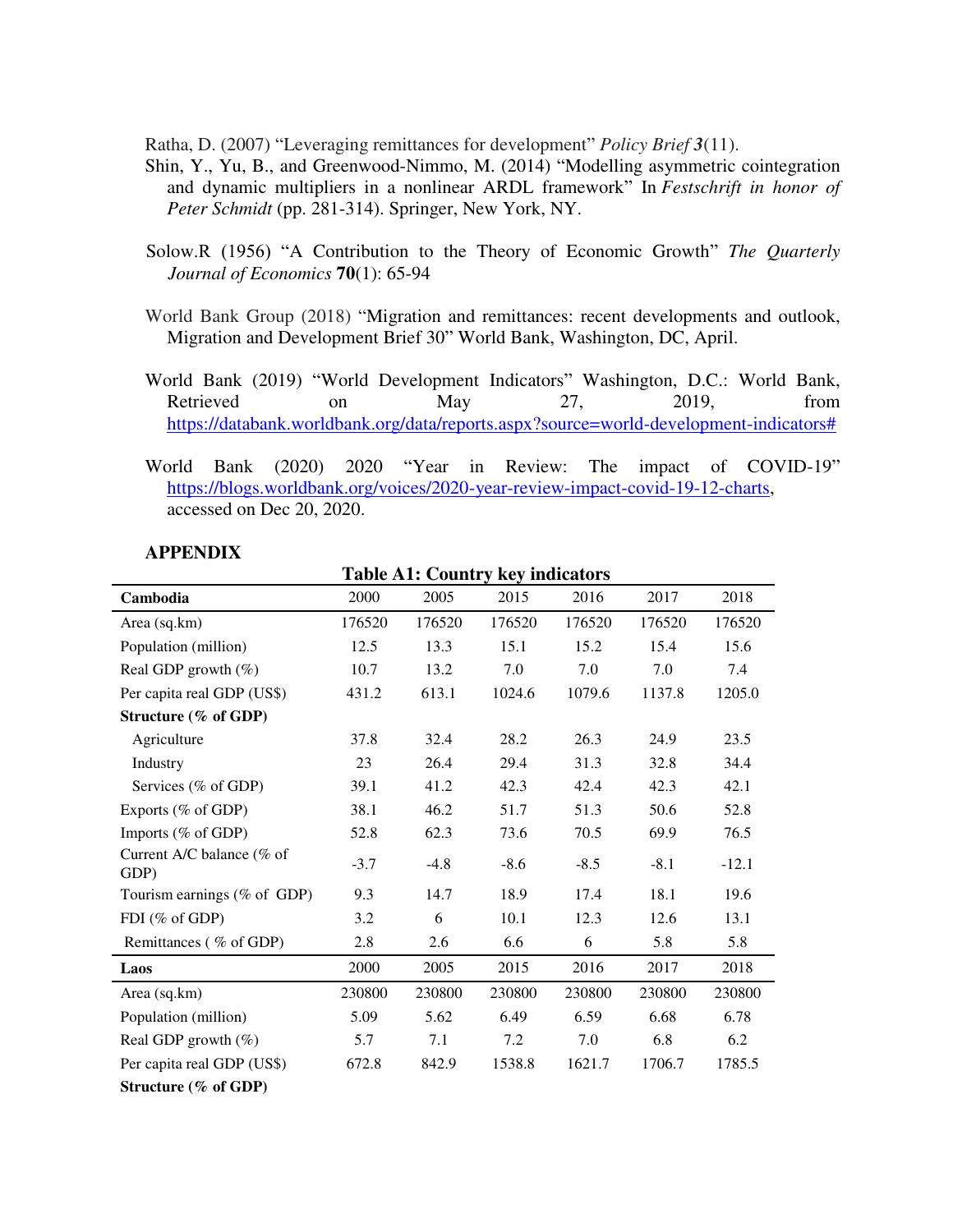| Agriculture                 | 48.5      | 36.7   | 19.7    | 19.5   | 18.3   | 17.7   |
|-----------------------------|-----------|--------|---------|--------|--------|--------|
| Industry                    | 19.1      | 23.5   | 32.5    | 32.5   | 34.9   | 35.3   |
| Services                    | 32.4      | 39.8   | 48      | 48     | 46.8   | 46.8   |
| Exports % of GDP            | 20.2      | 20.4   | 25.4    | 26.9   | 28.9   | 29.2   |
| Imports % of GDP            | 32.7      | 32.5   | 39.4    | 34     | 33.6   | 34     |
| Current A/C balance (% of   |           |        |         |        |        |        |
| GDP)                        | $-0.4$    | $-6.3$ | $-15.7$ | $-8.7$ | $-7.4$ | $-7.9$ |
| Tourism earnings (% of GDP) | 6.5       | 5.2    | 5.0     | 4.5    | 3.8    | 4.2    |
| FDI (% of GDP)              | 2.0       | 1.0    | 7.4     | 5.9    | 1.0    | 7.4    |
| Remittances (% of GDP)      | 0.04      | 0.03   | 1.3     | 1.2    | 1.4    | 1.3    |
| <b>Vietnam</b>              | 2000      | 2005   | 2015    | 2016   | 2017   | 2018   |
| Area (sq.km)                | 325490    | 325490 | 325490  | 325490 | 325490 | 325490 |
| Population (million)        | 77.1      | 81.9   | 91.7    | 92.6   | 93.6   | 94.7   |
| Real GDP growth $(\%)$      | 6.7       | 7.5    | 6.6     | 6.2    | 6.8    | 7.0    |
| Per capita real GDP (US\$)  | 765.1     | 1018.1 | 1667.1  | 1752.5 | 1852.9 | 1964.4 |
| Structure (% of GDP)        |           |        |         |        |        |        |
| Agriculture                 | 24.5      | 19.3   | 18.9    | 18.1   | 17     | 16.3   |
| Industry                    | 36.7      | 38.1   | 37      | 36.4   | 37.1   | 38     |
| Services                    | 38.7      | 42.6   | 44.2    | 45.5   | 458    | 45.7   |
| Exports (% of GDP)          | 46.3      | 56.3   | 83.8    | 86     | 96.1   | 88.4   |
| Imports (% of GDP)          | 45.1      | 60.5   | 80      | 80.6   | 91.3   | 92.6   |
| Current A/C balance (% of   |           |        |         |        |        |        |
| <b>GDP</b>                  | 3.5       | $-0.9$ | $-1.0$  | 0.3    | $-0.7$ | 2.4    |
| Tourism earnings (% of GDP) | <b>NA</b> | 3.9    | 3.8     | 4.1    | 3.9    | 4.1    |
| FDI % of GDP                | 4.2       | 3.4    | 6.1     | 6.1    | 6.3    | 6.3    |
| Remittances % of GDP        | 4.3       | 5.5    | 6.7     | 6.8    | 6.7    | 6.5    |

Source: ADB (2019) and World Bank (2019).

# **Table A2: Remittance and Mobile usage for Cambodia, Laos, and Vietnam**

|                       | 2000-09 | 2010  | 2011  | 2012   | 2013   | 2014   | 2015   | 2016   | 2017   |
|-----------------------|---------|-------|-------|--------|--------|--------|--------|--------|--------|
| Cambodia              |         |       |       |        |        |        |        |        |        |
| Remittance            | 2.45    | 4.96  | 4.76  | 6.08   | 6.59   | 6.60   | 6.57   | 5.99   | 5.84   |
| $(\% \text{ of GDP})$ |         |       |       |        |        |        |        |        |        |
| <b>Mobile Phones</b>  | 13.10   | 56.96 | 94.63 | 129.29 | 134.89 | 133.93 | 134.37 | 126.35 | 116.04 |
| subscriptions per     |         |       |       |        |        |        |        |        |        |
| 100                   |         |       |       |        |        |        |        |        |        |
| Laos                  |         |       |       |        |        |        |        |        |        |
| Remittance            | 0.15    | 0.59  | 1.26  | 1.99   | 1.43   | 1.42   | 1.31   | 1.20   | 1.50   |
| $(\% \text{ of GDP})$ |         |       |       |        |        |        |        |        |        |
| Mobile Phones         | 14.69   | 64.09 | 86.54 | 67.03  | 71.02  | 70.23  | 55.93  | 58.57  | 54.12  |
| subscriptions per     |         |       |       |        |        |        |        |        |        |
| 100                   |         |       |       |        |        |        |        |        |        |
| <b>Vietnam</b>        |         |       |       |        |        |        |        |        |        |
| Remittance            | 5.48    | 7.12  | 6.35  | 6.42   | 6.42   | 6.44   | 6.83   | 5.79   | 6.16   |
| $(\% \text{ of GDP})$ |         |       |       |        |        |        |        |        |        |